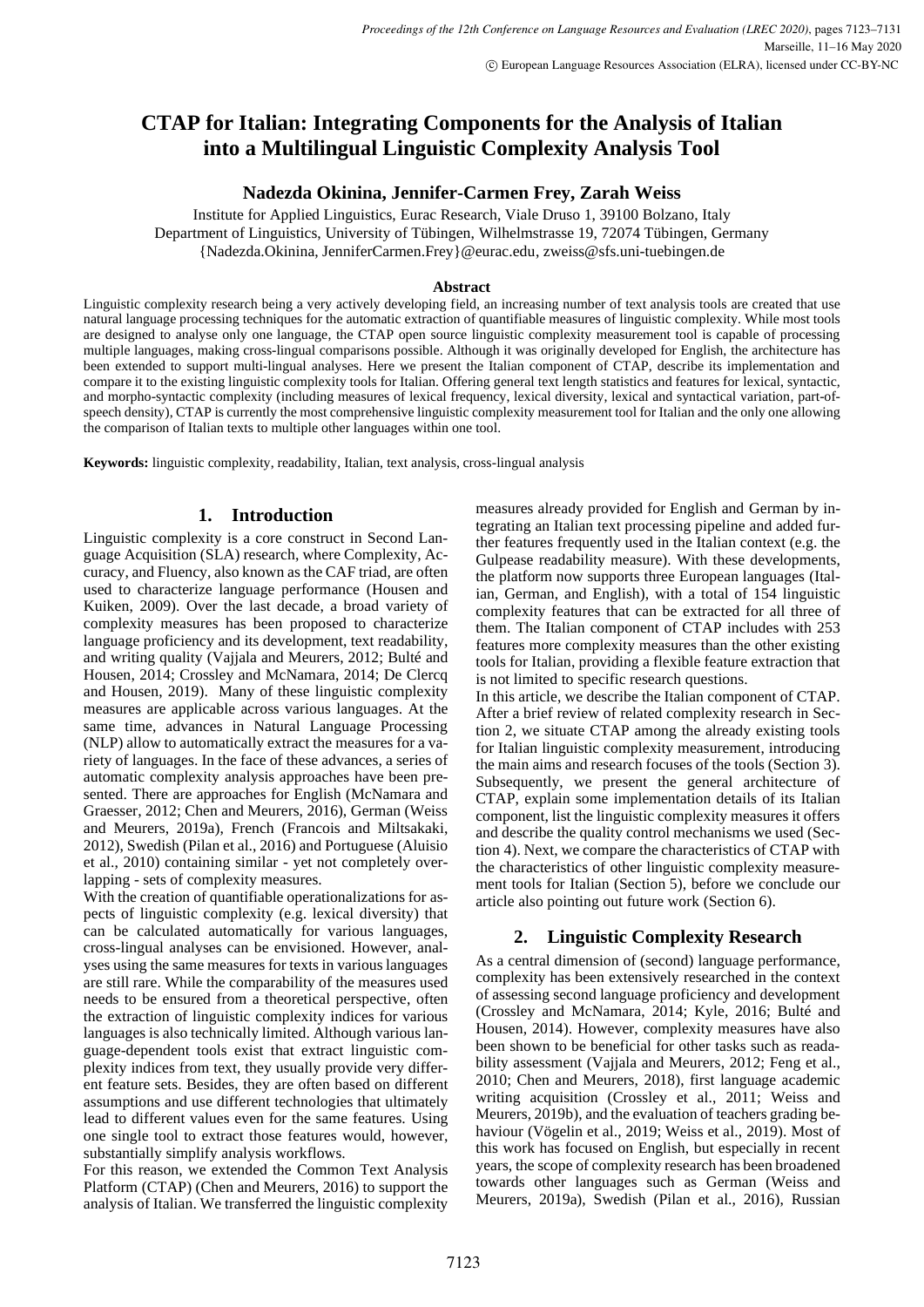(Reynolds, 2016), French (Francois and Miltsakaki, 2012), and Italian (Brezina and Pallotti, 2019). With this broadening across languages, the types of complexity measures that are being investigated have also been extended, thus overcoming the so far often reductionist approach to complexity (cf. Housen et al., 2019), which focuses nearly exclusively on lexical and syntactic complexity. Overcoming this reductionist approach has become one of the central goals in complexity research (Housen et al., 2019; Paquot, 2019). New complexity measures are being proposed and tested for various languages. For example, new measures of morphological complexity have been used to characterize the developmental trajectories of second language (L2) spoken French and English (De Clercq and Housen, 2019) and to distinguish between native and L2 speech for Italian and English (Brezina and Pallotti, 2019). Both studies find their measures of morphological complexity to be highly informative for the respective non-English languages.

However, these advances in broadening the scope of complexity research are not necessarily accompanied by efforts to make the newly proposed measures accessible to a broader audience. Researchers trying to navigate through the increasing collection of complexity measures find themselves often at a loss. Few tools provide comprehensive collections of complexity measures and these are typically language dependent rather than facilitating complexity analyses across languages.

### **3. Linguistic Complexity Measurement Tools for Italian**

In the context of Italian language research, a number of feature extraction tools has been developed over the last years, differing in their intended research aims and domains. To our knowledge, there are three tools for measuring linguistic complexity of Italian texts apart from CTAP introduced in this article: READ-IT (Dell'Orletta et al., 2011), Coease (Tonelli et al., 2012), and Tint 2.0 (Aprosio and Moretti, 2018). All three tools originated in computational linguistic research on text readability and text simplification. Early readability research has focused on a small set of superficial text characteristics such as word and sentence length which could be employed in simple readability formulae, see DuBay (2004) for an overview. However, the use of linguistically more informed complexity measures has been shown to be more appropriate to model readability (Vajjala and Meurers, 2012; Feng et al., 2010; Chen and Meurers, 2018) and since then, complexity measures have become an important component in readability assessment research.

READ-IT was designed to study text simplification approaches for readers with low literacy skills or mild cognitive impairment and has been used, for example, to analyse the readability of informed consent forms in the public health sector (Venturi et al., 2015), or to explore linguistic features of Italian fictional prose across textual genres and readability levels (Dell'Orletta et al., 2013). It focuses on classical readability measures for Italian, including some other surface features such as, for example, text, sentence or token length.

Coease was created to analyse text complexity and readability in educational settings and focuses on the evaluation of textual difficulty according to different educational levels. It was built along the model of Coh-Metrix (McNamara and Graesser, 2012), a popular linguistic complexity measurement tool for English often used in second language acquisition and writing research.

By incorporating complexity measures into the all-inclusive NLP suite for Italian, Tint 2.0, its authors offer open source implementations of some of the complexity measures present in Coease and READ-IT. It thus mirrors the research foci of the two other tools.

By adapting CTAP to Italian, we aimed to provide a complexity feature extraction tool with a broader and more generic set of features than the three existing tools for Italian, without focusing on aggregate readability indices. Both READ-IT and Coease make extensive use of such measures and besides offer an interpretation of the measures obtained for a text in terms of how they compare with a representative sample of a specific text type. CTAP does not use such reference corpora for giving interpretations but allows researchers to use their own corpora for comparison. This keeps the tool as flexible as possible serving a wide range of research purposes. With its flexible and easily extendible architecture, CTAP furthermore allows to exchange individual parts of the processing pipeline, reconfigure settings and parameters and integrate new features if needed. Finally, the tool allows to extract the same measures for different languages, making it interesting for cross-lingual analysis.

### **4. CTAP and Its Extension to Italian**

The Common Text Analysis Platform CTAP (Chen and Meurers, 2016) is a web-based quantitative linguistic feature extraction tool for measures of linguistic complexity. Contrary to other tools that provide pre-defined analysis set-ups for individual texts, CTAP is fully configurable. It is not limited to any specific task but can be used in any project that requires the extraction of quantitative linguistic features out of written texts.

### **4.1 General Architecture of CTAP**

CTAP is based on the Unstructured Information Management (UIMA) framework (Ferrucci et al., 2004) that facilitates the addition of new components to the already existing software architecture. The analysis pipeline for the complexity measures is separated into two components:

- (1) Annotators of basic linguistic structures such as letters, syllables, tokens, lemmas, POS categories, sentences, and syntactic structures. These take plain text or the output of other annotators as input and generate annotations.
- (2) Analysis engines that generate complexity features' values. These take as input the annotations produced by the annotators of linguistic structures and generate the values for individual complexity measures.

This division of the analysis architecture makes the integration of new languages as well as new complexity measures very feasible. As the complexity analysis engines use the output of linguistic annotators, by adding linguistic analysers for a new language, a wide range of complexity measures can be obtained without further modifications, except for inserting the language code into the corresponding feature descriptors. On the other hand, when a new complexity measure analysis engine is implemented, it can be applied to all the languages that already have their linguistic annotators included into the platform. However,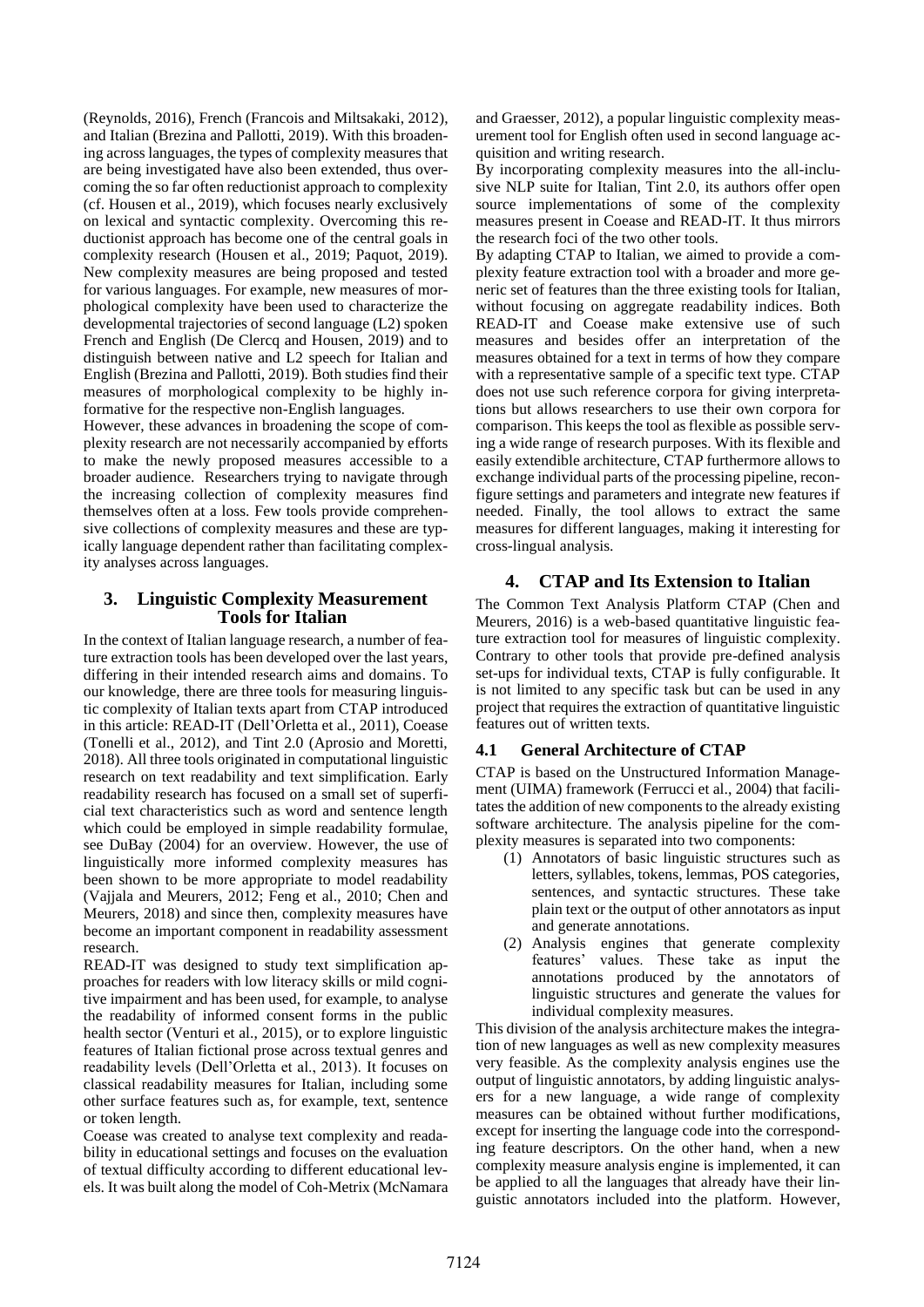when the output of a linguistic annotator is language-specific (as that of a POS tagger or a syntactic parser, for example), new parameters need to be provided to the complexity analysis engines that use their values through XML feature descriptors. Furthermore, certain complexity measures depend on language specific external resources such as word lists or reference corpora (e.g. lexical sophistication features), which also have to be integrated into CTAP for every new language.

Originally developed for analysing English by Chen and Meurers (2016), the platform was later extended to support multilingual analysis by Zarah Weiss who also integrated a series of German complexity features into CTAP, which have been successfully used for broad linguistic modelling of German in a variety of contexts (Weiss and Meurers, 2018, 2019a,b). Our contribution consists in integrating the linguistic annotators for Italian into the tool and in adapting the existing feature sets to Italian. We also implemented several new analysis engines including:

- MTLD and HD-D, two commonly used measures of linguistic diversity (Jarvis, 2007) that can be used for all three languages,
- The Flesch-Kincaid grade level (Kincaid et al., 1975) and the Gulpease index (Lucisano and Piemontese, 1988) as readability measures for English and Italian respectively.

#### **4.1.1 NLP Components Integrated into CTAP for the Analysis of the Italian Text**

Like in the English and German components of CTAP, we use Open NLP for sentence splitting. For tokenisation and lemmatisation, we use Tint 0.2, a Maven distribution of the all-inclusive NLP suite for Italian in its first version (Aprosio and Moretti, 2016). As for the part-of-speech (POS) tagging, we use the Open NLP POS Maxent tagger<sup>1</sup> that reports 97.56% of accuracy. For the syntactic analysis, we use Tint 0.2 that produces Universal Dependency trees and is reported to give 84.67 LAS (labelled attachment score) and 87.05 UAS (unlabelled attachment score)<sup>2</sup>. As there was no syllable annotation available in the latest version of Tint referenced in the Maven repository, we wrote our syllable annotator transcribing and extending the code of the Perl module Lingua:: IT: Hyphenate by Aldo Calpini<sup>3</sup>.

#### **4.2 Complexity Measures for Italian Available in CTAP**

In its current state, the Italian component of CTAP contains 253 indices of linguistic complexity, 154 of which are also available for English and German<sup>4</sup>.

The implemented measures are distributed among the following groups, four in total:

#### **4.2.1 Lexical Features**

There are various types of lexical features in CTAP:

- Number and percentage of tokens and word types with two or more syllables (4 features)
- Mean token length and its standard deviation in letters and syllables (4 features)
- Lexical sophistication (74 features)
- Lexical diversity (or richness) (9 features)
- Lexical variation (9 features)

The lexical sophistication features are calculated separately for all words, lexical words and function words, and each of them is based on both the SUBTLEX-IT (Crepaldi et al., 2015) and the Google Books 2012 (Lin et al., 2012) reference corpora. Lexical sophistication features include:

- 36 word frequency features: normal, logarithmic and logarithmic per million words
- 12 informativeness per million words features
- 12 familiarity per million words features
- 6 logarithmic contextual diversity features

In addition, six lexical sophistication features are based on imageability, concreteness and age of acquisition values provided by Burani et al. (2001) for 626 Italian nouns: each of these three values is calculated both for all lemmas and for unique lemmas of the text.

We also implemented a wide-spread measure of lexical sophistication for Italian which consists in calculating the proportion of words of a text that are listed in the De Mauro dictionary of basic Italian (De Mauro, 2016).

The lexical diversity (or richness) features include:

- 5 types of type-token ratio (TTR): normal TTR, root TTR, log TTR, corrected TTR, Uber TTR
- 2 types of MTLD: for tokens and lemmas
- 2 types of HD-D: for tokens and lemmas

The lexical variation features calculate the ratio of the number of different word types of a certain morpho-syntactic category to the number of all lexical tokens: nouns, verbs, adjectives, adverbs, modifiers, all lexical word types together. Verbs receive special attention and benefit from more different formulae of lexical variation, also proportionally to the number of verbs and not only to the number of all lexical tokens.

#### **4.2.2 Syntactic Features**

Syntactic features implemented in CTAP include the mean sentence length and its standard deviation in letters, syllables and tokens (6 features) and the number of syntactic constituents (40 features). The features regarding the number of syntactic constituents calculate the total number of specific syntactic constituents of a text, for example, the number of dependent clauses or conjunctions. 10 features give numbers relative to the number of sentences: the number of dependent clauses, coordinations, adjectival clause modifiers, adjectival modifiers, adverbial clauses, adverbial modifiers, appositional modifiers, attributives, auxiliaries, auxiliary passives per sentence. We plan to add more features of this type.

#### **4.2.3 Morpho-Syntactic Features**

Morpho-syntactic features implemented in CTAP are POS density features that calculate the ratio between the number of tokens belonging to certain morpho-syntactic categories to the total number of tokens, for example, the ratio of adjectives in a text.

#### **4.2.4 Text Length Features**

Basic text statistics implemented are the number of letters, syllables, tokens, word types, lemmas and sentences in the text (6 features).

<sup>4</sup> The difference mainly results from differing POS sets and syntactic parsing outputs, as well as from the availability of word **lists**.

<sup>1</sup> https://github.com/aciapetti/opennlp-italian-models/

<sup>2</sup> http://tint.fbk.eu/parsing.html

<sup>3</sup> https://metacpan.org/pod/Lingua::IT::Hyphenate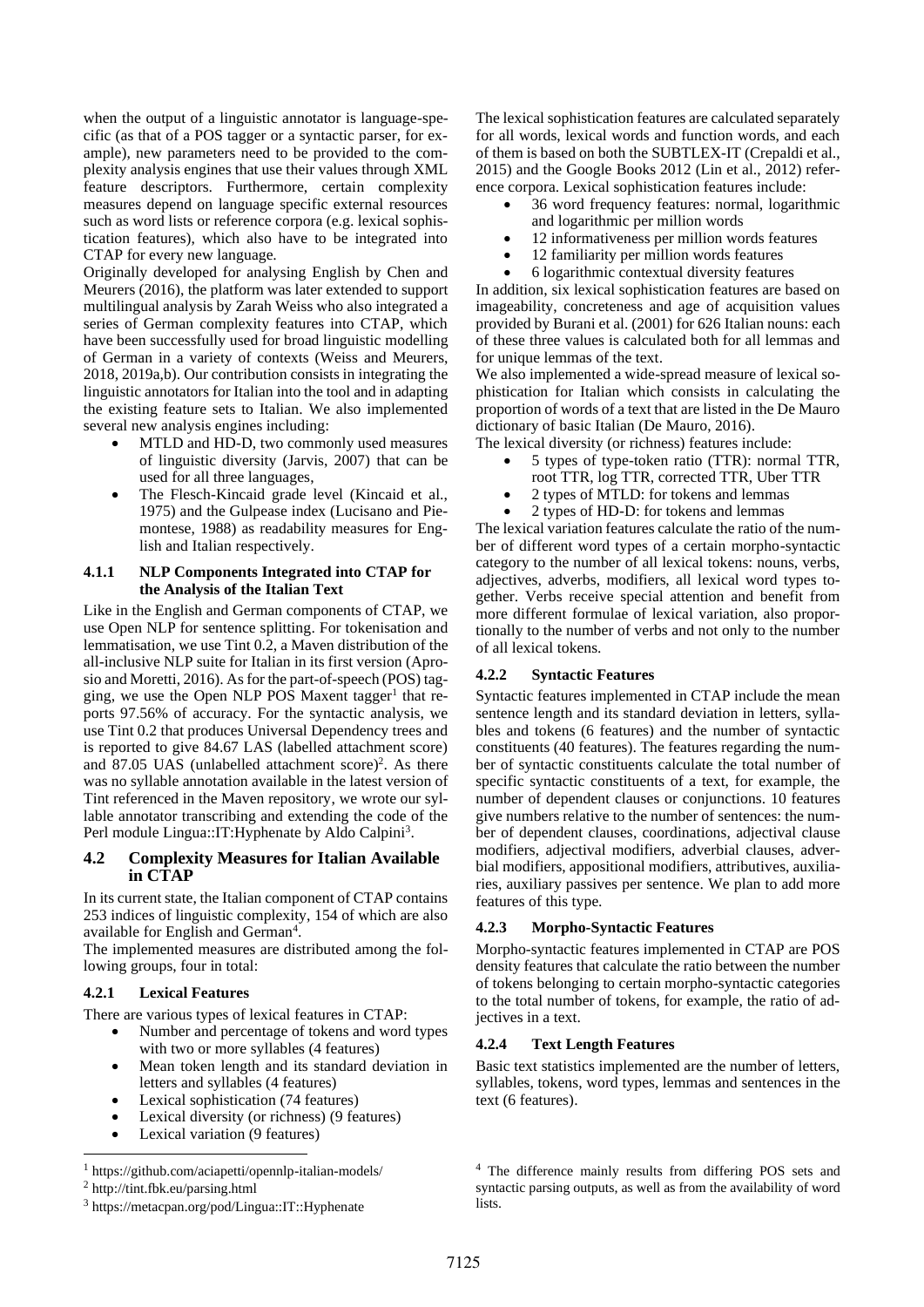#### **4.2.5 Traditional Readability Indices**

The Gulpease readability index has been implemented for the Italian component of CTAP as an instance of a traditional readability index. Traditional readability indices aim to give a numerical indication of how difficult it is for an intended target group of readers to understand a given text. Gulpease (Lucisano and Piemontese, 1988) is a readability index similar to, e.g., the Flesh index (Flesch, 1948) but calibrated to model the difficulty of Italian texts for Italian native speakers at different educational levels. Contrary to other indices for Italian that are mostly adaptations of the Flesch index (e.g. the Flesch-Vacca index (Franchina and Vacca, 1986), the Gulpease index is calculated on character basis instead of syllables, to make automatic extraction of the index easier and more reliable.

#### **4.3 Quality Control**

In order to ensure the quality of the code, we implemented unit tests, comparing freshly obtained values against precalculated values for a sample text. This allowed us to manually verify the performance of CTAP and to guarantee the non-degradation of code during future modifications. However, as there is to date no gold standard or evaluation methodology for complexity measures, we relied on benchmark evaluations of the underlying NLP tools.

### **5. Comparing Linguistic Complexity Analysis Tools for Italian**

In the following we describe the main differences between the available linguistic complexity measurement tools for Italian: READ-IT, Coease, Tint 2.0, and CTAP. We compare the tools along the following dimensions: first, we present the scope of the measures implemented in different tools, secondly, we give information about their source code availability and usage, next, we discuss the tools' extendibility and the difference in their units of analysis, as well as the transparency of the intermediate analysis steps. Table 1 provides a summary of our comparison.

| Aspect     | <b>CTAP</b> | Coease     | <b>READ-IT</b> | Tint $2.0$ |
|------------|-------------|------------|----------------|------------|
| No. of     | 253         | 46         | 32             | 21         |
| measures   |             |            |                |            |
| Source     | open        | proprietar | proprietar     | open       |
| code       | source      |            |                | source     |
| Extendibil | fully       | not        | not            | not for    |
| ity by     | extendib    | extendible | extendible     | other      |
| external   | 1e          |            |                | lang-      |
| collaborat |             |            |                | uages      |
| <b>ors</b> |             |            |                |            |
| Unit of    | corpus      | text       | text           | corpus     |
| analysis   |             |            |                |            |
| Transpare  | no          | no         | yes            | yes        |
| ncy        |             |            |                |            |
| GUI        | yes         | yes        | yes            | no         |

Table 1: Comparison of CTAP, Coease, READ-IT, and Tint 2.0.

#### **5.1 Scope of the Implemented Measures**

Because of their different underlying research aims, which were pointed out in Section 3, the set of implemented features differs substantially from one tool to the other. Whereas READ-IT and Coease focus strongly on readability and text simplification, CTAP, not being tailored to any specific research goal, is more generic and comprehensive than the other two.

Tint 2.0 offers the smallest number of complexity measures (21 in total), followed by READ-IT with 32 and Coease with 46 measures. CTAP is with 253 complexity measures for Italian the most comprehensive of the three tools. Since the features included in Tint 2.0 are a subset of the features included in READ-IT and Coease, we will not discuss Tint 2.0 individually in the remainder of the comparison. Only five complexity measures are present in all three tools: those are simple textual statistics, percentage of lemmas belonging to the basic vocabulary, and the Gulpease readability formula. 13 measures are offered by two tools out of three (highlighted in bold). The vast majority of measures are, however, only present in one tool.

Below we give an overview of the biggest differences in the implemented features. Table 2 gives a more detailed overview of supported features in the three investigated tools.

#### **5.1.1 Basic counts**

CTAP offers more fine-grained basic counts than the other two tools. Coease is the only one supporting paragraph counts.

#### **5.1.2 Lexical complexity**

Whereas in Coease and especially in READ-IT lexical complexity measures largely serve the purpose of defining to what extent a text may be understood by a less prepared reader, CTAP offers a wider range of generic measures for lexical complexity. The main differences between the tools are:

- For measuring lexical sophistication, Coease and READ-IT both employ the De Mauro basic Italian vocabulary<sup>5</sup>, while CTAP apart from De Mauro also uses SUBTLEX-IT and Google Books 2012. For the measurement of familiarity, Coease uses the Italian Wikipedia as a reference corpus.
- So far, no measures of lexical abstractness have been implemented in CTAP for Italian, while this typology is represented in Coease by the mean hypernymy levels of nouns and verbs.
- CTAP is the only tool offering lexical variation per part of speech measures.
- CTAP extends the scope of lexical diversity measurement by providing different formulae for the TTR index, as well as by implementing the HD-D and MTLD measures<sup>6</sup> that are considered less text length dependent than the TTR (McCarthy et al., 2010).
- Unlike READ-IT, CTAP and Coease offer no overall lexical readability index, see also Section 5.2 for details on this.

<sup>6</sup> HD-D and MTLD measures were implemented by translating into Java their Python code by John Frens available at https://github.com/jfrens/lexical\_diversity

<sup>5</sup> http://bit.ly/nuovo-demauro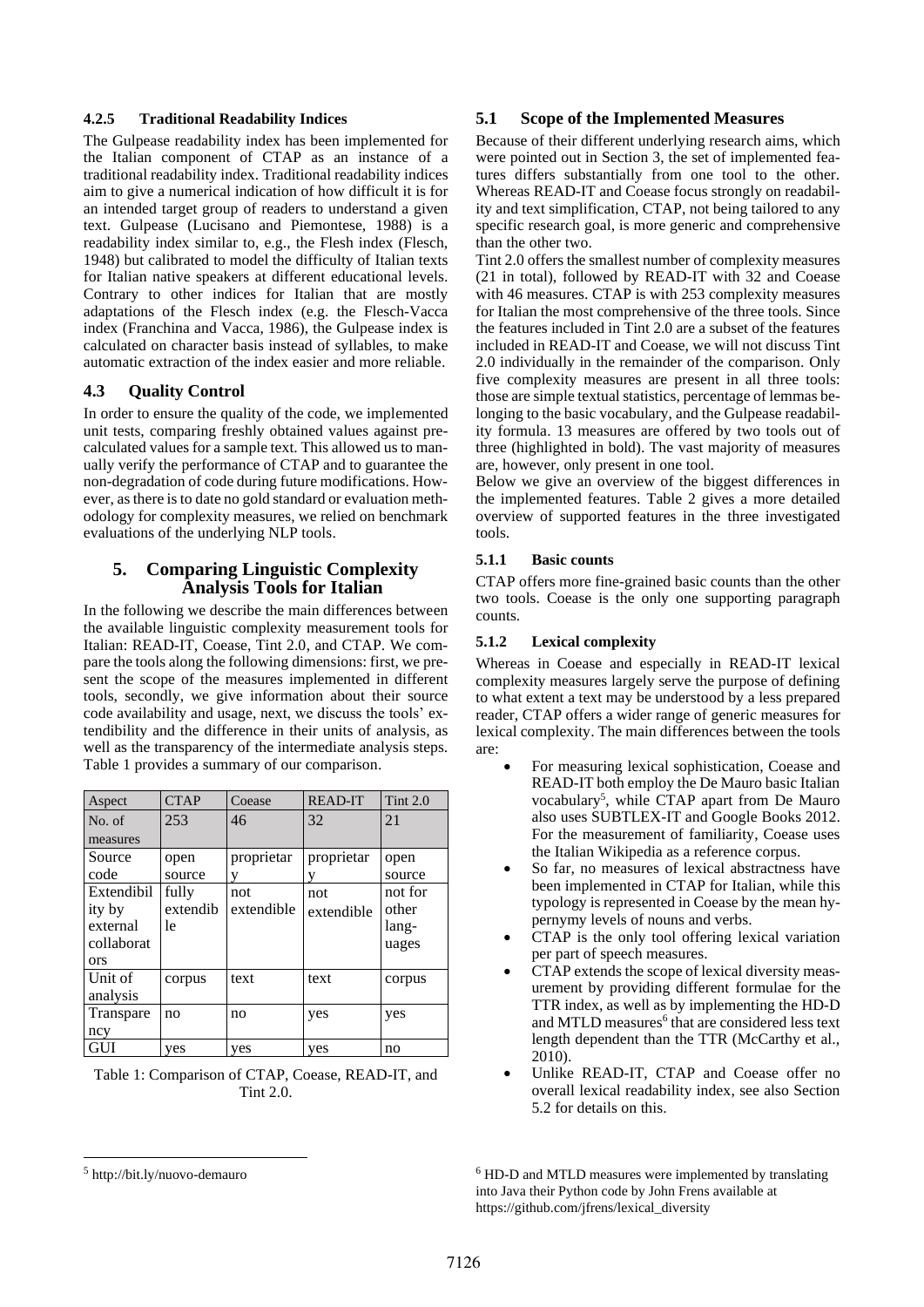#### **5.1.3 Morpho-syntactic complexity**

CTAP offers more fine-grained morpho-syntactic complexity indices than READ-IT (Coease providing only one) thus allowing more in-depth morpho-syntactic analysis of corpora.

#### **5.1.4 Syntactic complexity**

In terms of syntactic complexity measurement, READ-IT focuses on an in-depth analysis of subordination, Coease provides numerous indices for cohesion, causality and syntactic similarity, and CTAP specialises in calculating the number of different types of syntactic constituents and connectives.

#### **5.1.5 Readability indices and overall textual complexity**

While READ-IT and Coease both offer various readability indices and aggregated measures for overall textual complexity (e.g. lexical, syntactic, global, and base difficulty of the test), CTAP does not aim to provide such aggregate evaluation scores. Being offered a wide range of very fine-grained complexity measures, the users of CTAP have to draw their own conclusion as for the general complexity of a text. For that reason, only the popular Gulpease readability index for Italian has been implemented in CTAP.

### **5.2 Interpretation of Results**

Both READ-IT and Coease provide task-specific interpretation utilities in their graphical user interfaces. READ-IT tells the user whether the feature values obtained for the analysed text are significantly higher or lower than for texts from a general newspaper corpus or a corpus of simplified texts. Coease does a similar comparison using texts of different educational levels as reference corpora. CTAP purposefully reports only numerical feature values, leaving the choice of selecting a reference corpus for comparison to the users, while offering them the possibility to compare not only single texts but also values obtained for whole corpora of their choice.

In addition to the feature values for each complexity measure, READ-IT presents results in form of aggregated scores judging the lexical, syntactic, global, and base difficulty. It uses readability models trained to distinguish between texts from the reference corpora with different feature sets. With the Gulpease readability index, it also provides another global measure of text readability that was obtained using reference texts.

CTAP does not provide a global readability estimate based on reference corpora or a similar interpretation of results with regard to external reference data. The tool exclusively calculates individual complexity measures and leaves it to the user to put these in an interpretative context. This is motivated by the fact that the interpretation of complexity measures can be heavily influenced by task effects. This accounts for the fact that complexity is a multi-faceted construct whose interpretation is highly context dependent. In particular, language production tasks have been shown to heavily influence complexity (e.g. Vajjala, 2018; Alexopoulou et al., 2017; Yoon, 2017), making single aggregate

<sup>7</sup> The tool is available for online use at https://kommul.eurac. edu/ctapWebApp/

scores of complexity notoriously unreliable in general purpose contexts. However, we decided to include the Gulpease readability index as an additional measure in the set of Italian complexity features which may be used to gauge the overall complexity of the texts, if users have reason to assume that this measure is a good approximation of the global readability of the texts they analyze.

### **5.3 Source Code Availability and Usage**

Among the existing linguistic complexity measurement tools for Italian, only Tint 2.0 and CTAP are open source. READ-IT and Coease are proprietary tools. However, they provide a browser-based online demo version with a graphical user interface. Tint 2.0 on the other hand provides an open source NLP pipeline for Italian, usable via the command line or as Java library, that also offers a restricted set of complexity measures borrowed from READ-IT and Coease. The Italian component of CTAP is available open source at https://github.com/commul/ctap under the BSD license. Additionally, we maintain an online version of CTAP for free public use<sup>7</sup>.

### **5.4 Extendibility**

With regards to the extendibility of the tools, only CTAP is fully extendible. The proprietary tools READ-IT and Coease are not designed to be extendible in terms of features or other languages. Tint 2.0 is open source, but it is not specifically designed for being extended by external collaborators. Furthermore, the extension to other languages is not foreseen, given the tools specialization on Italian. The architecture of CTAP on the other hand allows to extend the tool to further languages and makes it possible to easily integrate new features for one or various of the supported languages.

### **5.5 Unit of Analysis**

Apart from the complexity measures themselves, the tools differ in their flexibility regarding the unit of analysis. The graphical user interfaces for the available online demo versions of Coease and READ-IT only allow the analysis of one text at a time. While Tint 2.0 can be programmed to process various strings, CTAP was intentionally designed to analyse (sub)corpora consisting of multiple texts. Thus, its graphical interface allows to download comparative result spreadsheets and to display diagrams visualising the complexity measurements' values for different texts or corpora.

### **5.6 Transparency of Results**

While the user interface of READ-IT visualizes intermediate results such as tokenisation, sentence splitting, POStagging and syntactic parsing, the other tools follow black box approaches, often only returning results as a single number. However, the possibility to check the correctness of intermediate steps and to understand the source of feature values would be crucial for researchers' trust in such feature extraction tools as well as for the interpretation of results.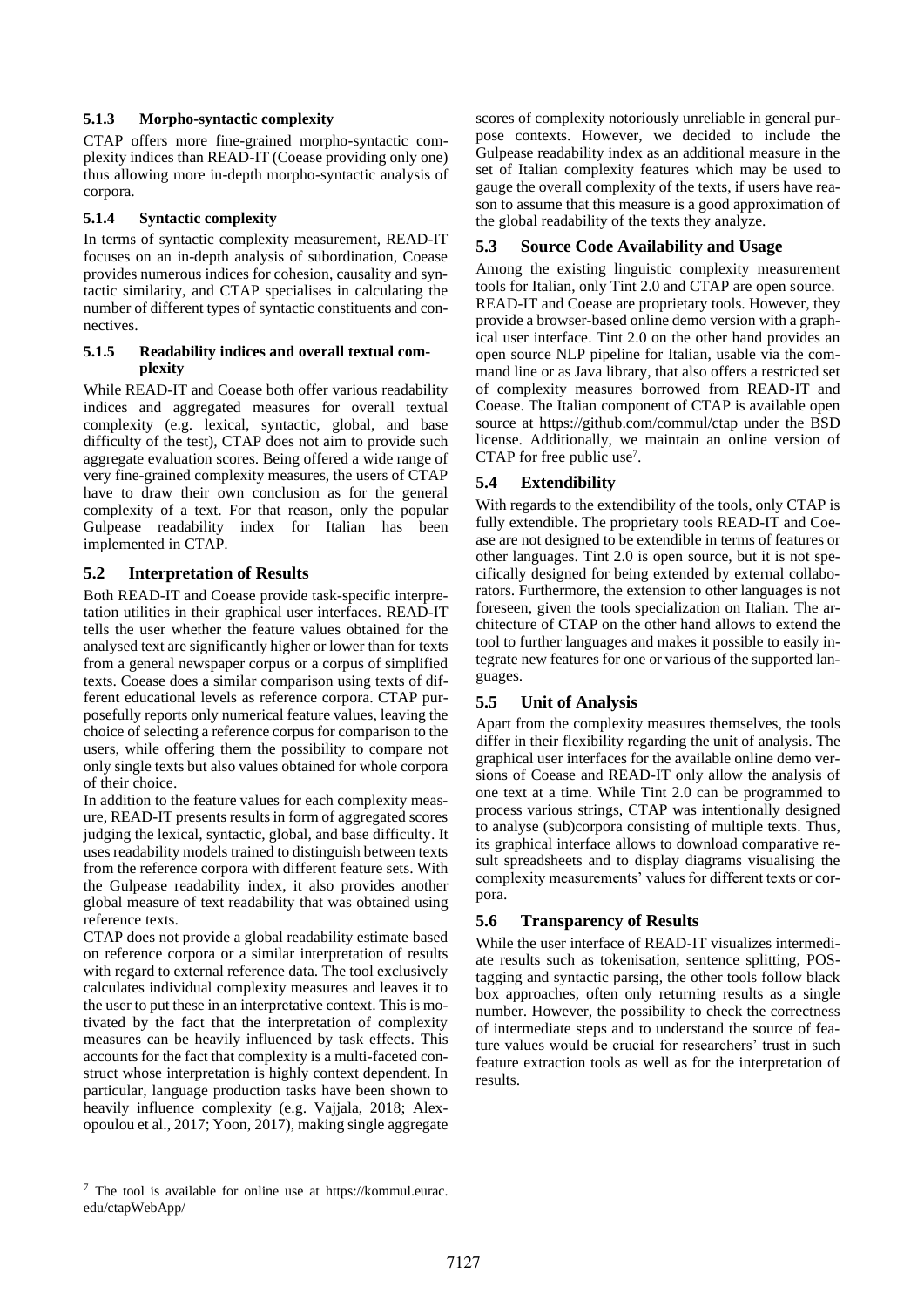### **6. Conclusion and Future Work**

Linguistic complexity research being a very actively developing field, existing measures are constantly re-evaluated and new measures are proposed. It is important to be able to make those efforts available to the scientific community in a unified way. This not only helps to address current challenges in complexity research such as the overly reductionist focus on syntactic and lexical complexity measures criticized by Housen et al . (2019), but also supports researchers who do not have the technical background to implement a comprehensive set of complexity measures themselves . Furthermore, it increases the comparability and transparency of research findings.

In this paper , we have presented the Italian component of CTAP which supports the broad linguistic analysis of Italian in terms of 253 complexity measures with a subset of 154 measures being available for Italian, English and German. We have described its technical characteristics and functionalities and compared it to the other publicly available linguistic complexity measurement tools for Italian. CTAP allows for easy integration of new linguistic complexity measures and configuration of the already existing ones. The UIMA framework allows the addition of an unlimited number of complexity features to the tool if those are needed by the researcher. Collaboration is facilitated by the tool being open source and available on GitHub .

With this article we hope to provoke interest leading to collaboration and contribution to the development of new complexity measures for the languages already implemented in CTAP and of course for new languages. In the future , we would like to add new complexity measures for Italian and modify the graphical user interface in order to allow for the visualisation of intermediate analysis results. Additionally, CTAP is currently being extended to support more languages such as Dutch, Spanish and French in order to widen the scope of cross - lingual complexity research.

# **7. Acknowledgements**

We would like to express our profound gratitude to Xiaobin Che n and Detmar Meurers of the University of Tübingen for creating the CTAP tool and for supporting us throughout the process of its adaptation to Italian. Our special thanks also go to our colleague Lorenzo Zanasi who kindly helped us i n compiling lists of Italian connectives.

| Linguistic complexity measure | <b>CTAP</b> | $Co-$<br>ease | <b>READ</b><br>-IT |
|-------------------------------|-------------|---------------|--------------------|
| Basic counts                  |             |               |                    |
| <b>Number of sentences</b>    | $^{+}$      | $^{+}$        | $^{+}$             |
| <b>Number of tokens</b>       | $^{+}$      | $^{+}$        | $^{+}$             |
| Mean number of tokens per     | $^{+}$      | $^{+}$        | $^{+}$             |
| sentence                      |             |               |                    |
| Mean number of paragraphs     |             | $^{+}$        |                    |
| Mean number of letters per    | $^+$        |               |                    |
| token                         |             |               |                    |
| Mean number of syllables per  |             | $^{+}$        |                    |
| content word                  |             |               |                    |
| Mean number of syllables per  | $^{+}$      |               |                    |
| token                         |             |               |                    |

| Mean number of sentences per<br>paragraph                     |        | $^{+}$      |        |
|---------------------------------------------------------------|--------|-------------|--------|
| Standard deviation number of<br>syllables per token           | $+$    |             |        |
| Standard deviation number of<br>letters per token             | $^{+}$ |             |        |
| Standard deviation number of<br>tokens per sentence           | $^{+}$ |             |        |
| Standard deviation number of<br>letters per sentence          | $^{+}$ |             |        |
| Mean number of syllables per<br>sentence                      | $^{+}$ |             |        |
| Lexical complexity indices                                    |        |             |        |
| Number and percentage of tokens                               | $^{+}$ |             |        |
| and word types with two or more<br>syllables                  |        |             |        |
| TTR                                                           | $^{+}$ | $^+$        |        |
| TTR on the first 100 words                                    |        |             | $^{+}$ |
| Uber, log, root, corrected TTR                                | $^{+}$ |             |        |
| <b>MTLD</b>                                                   | $^{+}$ |             |        |
| HD-D                                                          |        |             |        |
| Raw, log frequency of content                                 | $^{+}$ | -<br>$^{+}$ |        |
| words                                                         |        |             |        |
| Min raw, min log frequency of<br>content words                |        | $^{+}$      |        |
| Lexical variation: lexical,                                   | $+$    |             |        |
| adjective, adverb, modifier, verb,<br>noun                    |        |             |        |
| Lexical density                                               |        |             | $^+$   |
| % lemmas belonging to the                                     | $+$    | $^{+}$      | $^{+}$ |
| basic vocabulary                                              |        |             |        |
| % lemmas belonging to the basic                               |        |             | $^{+}$ |
| vocabulary and the fundamental                                |        |             |        |
|                                                               |        |             |        |
| usage repertoire, high usage                                  |        |             |        |
| repertoire, high availability                                 |        |             |        |
| % token overlap with Elementary,<br>Middle, High-school class |        | $^+$        |        |
| Mean hypernymy value of nouns,<br>verbs                       |        | $^{+}$      |        |
| normal, logarithmic, and                                      | $^{+}$ |             |        |
| logarithmic per million words                                 |        |             |        |
| word frequency (based on Google                               |        |             |        |
| Books 2012 and SUBTLEX-IT                                     |        |             |        |
| reference corpora)                                            |        |             |        |
| informativeness per million words                             | $^{+}$ |             |        |
| features (based on Google Books                               |        |             |        |
| 2012 and SUBTLEX-IT reference                                 |        |             |        |
| corpora)                                                      |        |             |        |
| familiarity per million words                                 | $^{+}$ |             |        |
| features (based on Google Books                               |        |             |        |
| 2012 and SUBTLEX-IT reference                                 |        |             |        |
| corpora)                                                      |        |             |        |
| logarithmic contextual diversity                              | $^{+}$ |             |        |
| features (based on Google Books                               |        |             |        |
| 2012 and SUBTLEX-IT reference<br>corpora)                     |        |             |        |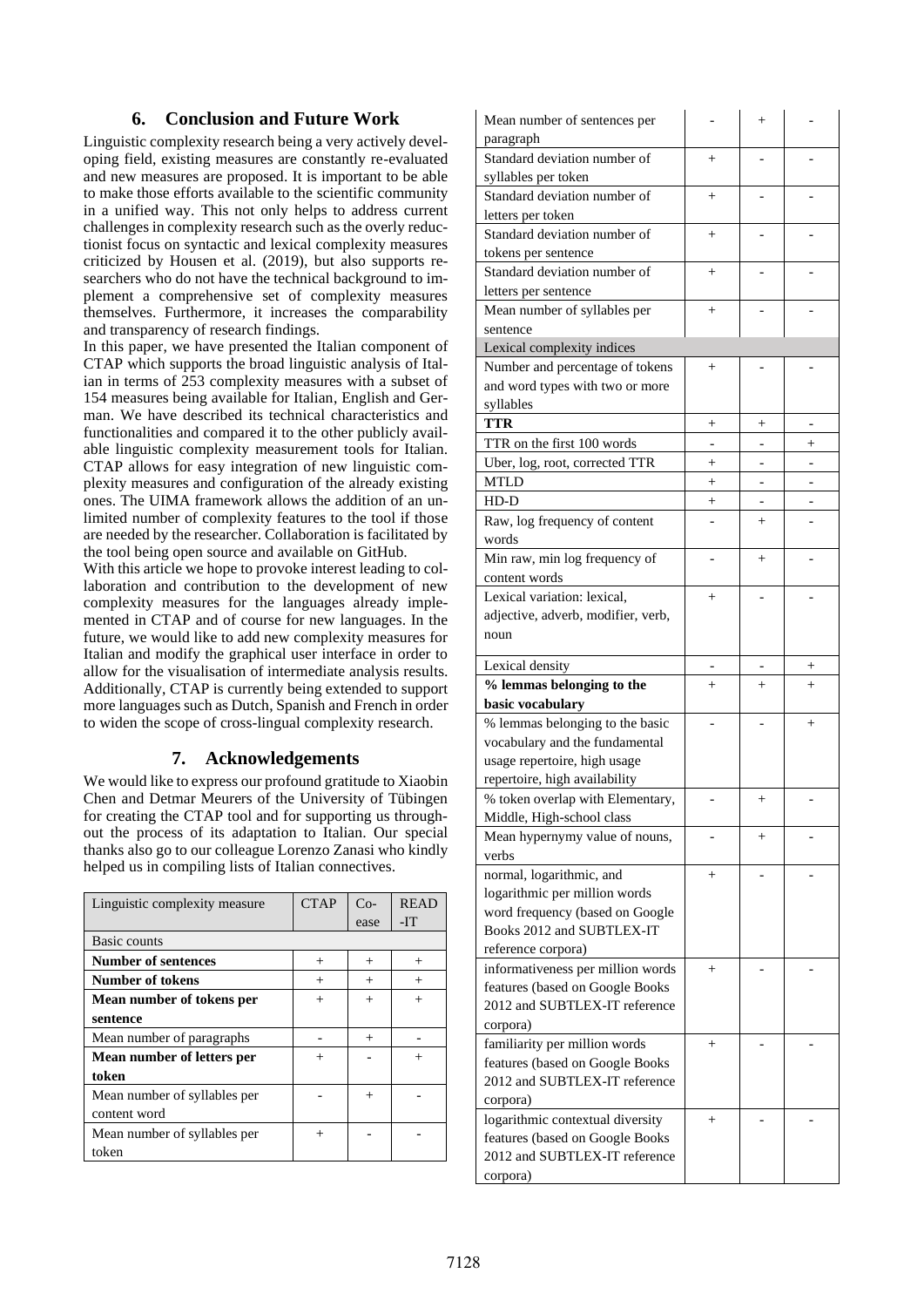| Imageability                         | $^{+}$                   |                |                 |
|--------------------------------------|--------------------------|----------------|-----------------|
| Concreteness                         | $^{+}$                   |                |                 |
| Age of acquisition                   | $\! + \!\!\!\!$          | -              | -               |
| Lexical readability index            |                          |                | $^{+}$          |
| Morpho-syntactic complexity indices  |                          |                |                 |
| $%$ nouns                            | $^{+}$                   |                | $^+$            |
| % singular, plural nouns             | $^{+}$                   |                |                 |
| % proper nouns                       | $^{+}$                   |                | $^+$            |
| % adjectives                         | $^{+}$                   |                | $^+$            |
| % singular, plural adjectives        | $^{+}$                   |                |                 |
| % possessive adjectives              | $^{+}$                   |                |                 |
| % verbs                              | $+$                      |                | $^{+}$          |
| % conjunctions                       | $+$                      |                | $^{+}$          |
| % coord. conjunctions                | $^{+}$                   |                | $^{+}$          |
| % subord. conjunctions               | $\! + \!\!\!\!$          | $\overline{a}$ | $^{+}$          |
| % personal pronouns                  | $^+$                     | $^{+}$         |                 |
| % possessive, indefinite, relative,  | $+$                      |                |                 |
| interrogative, demonstrative         |                          |                |                 |
| pronouns                             |                          |                |                 |
| % adverbs, negation adverbs          | $^{+}$                   |                |                 |
| % prepositions                       | $^{+}$                   |                |                 |
| % main, finite, non-finite,          | $\ddot{}$                |                |                 |
| infinite, gerund, 3rd person, 3rd    |                          |                |                 |
| person singular, indicative,         |                          |                |                 |
| indicative future, indicative past,  |                          |                |                 |
| indicative imperfect, imperative,    |                          |                |                 |
| conditional present, conjunctive,    |                          |                |                 |
| conjunctive present, conjunctive     |                          |                |                 |
| imperfect, modal, auxiliary verb     |                          |                |                 |
| % ordinal, cardinal numbers          | $^{+}$                   |                |                 |
| % interjection                       | $^{+}$                   |                |                 |
| % abbreviation                       | $^{+}$                   |                |                 |
| % twitter tag                        | $+$                      |                |                 |
| % emoticon                           | $^{+}$                   |                |                 |
| % symbols                            | $^{+}$                   |                |                 |
| % punctuation                        | $\! + \!\!\!\!$          | $\overline{a}$ |                 |
| % modifier                           | $\hspace{0.1mm} +$       |                |                 |
| % functional words                   | $+$                      |                |                 |
| % articles                           | $^{+}$                   |                |                 |
| % foreign words                      | $^{+}$                   |                |                 |
| Syntactic complexity indices         |                          |                |                 |
| Number of clauses per sentence       | $\overline{\phantom{0}}$ |                | $\! + \!\!\!\!$ |
| % of main clauses                    |                          |                | $^{+}$          |
| % of subordinate clauses             |                          |                | $^{+}$          |
| adjectival clause modifiers,         | $^{+}$                   |                |                 |
| adjectival modifiers, adverbial      |                          |                |                 |
| clauses, adverbial modifiers,        |                          |                |                 |
| appositional modifiers,              |                          |                |                 |
| attributives, auxiliaries, auxiliary |                          |                |                 |
| passives, coordinations,             |                          |                |                 |
| subordinate clauses per sentence     |                          |                |                 |
| Mean number of tokens per            |                          |                | $^+$            |
| clause                               |                          |                |                 |
| Mean number of dependents per        |                          |                | $^{+}$          |
| verbal head                          |                          |                |                 |
| Mean depth of complex noun           |                          |                | $\! + \!\!\!\!$ |
| structures                           |                          |                |                 |
|                                      |                          |                |                 |

| Mean maximum syntactic tree<br>depth |           |           | $^{+}$ |
|--------------------------------------|-----------|-----------|--------|
| Mean depth of subordinate chains     |           |           | $^+$   |
| Mean length of dependency            |           |           | $^{+}$ |
| relations (distance in tokens from   |           |           |        |
| head to dependent)                   |           |           |        |
| Mean of maximum lengths of           |           |           | $^{+}$ |
| dependency relations (distance in    |           |           |        |
| tokens from head to dependent)       |           |           |        |
| Noun phrase incidence                |           | $^+$      |        |
| Mean noun modifiers per noun         |           | $^{+}$    |        |
| phrase                               |           |           |        |
| Higher level constituents            |           | $^+$      |        |
| Mean number of tokens before         |           | $\ddot{}$ |        |
| main verb                            |           |           |        |
| Number of connectives and            | $^{+}$    |           |        |
| number of connectives per token      |           |           |        |
| <b>Causal cohesion</b>               | $^{+}$    | $^{+}$    |        |
| Syntactic similarity of all          |           | $^{+}$    |        |
| sentences                            |           |           |        |
| Causal content                       |           | $^+$      |        |
| Incidence of positive and negative   |           | $^{+}$    |        |
| additive, logical, temporal, and     |           |           |        |
| causal connectives                   |           |           |        |
| <b>Incidence of all connectives</b>  | $^{+}$    | $^{+}$    |        |
| Incidence of conditional operators   |           | $^{+}$    |        |
| Intentional content                  |           | $^{+}$    |        |
| Intentional cohesion                 |           | $^{+}$    |        |
| <b>Temporal cohesion</b>             | $^{+}$    | $^{+}$    |        |
| Spacial cohesion                     |           | $^{+}$    |        |
| Number of syntactic constituents     | $^{+}$    |           |        |
| Syntactic readability index          |           |           | $^{+}$ |
| Readability indices                  |           |           |        |
| Basic readability index              |           |           | $^{+}$ |
| Global readability index             |           |           | $^{+}$ |
| <b>Gulpease</b>                      | $\ddot{}$ | $^{+}$    | $^{+}$ |

Table 2: Complexity measures implemented in CTAP, Coease and READ -IT. '+' indicates that a certain measure is implemented in this particular tool and  $\prime$  -' indicates that it is not implemented.

### **8. Bibliographical References**

- Alexopoulou, T., Michel, M., Murakami, A., and Meurers, D. (2017). Task effects on linguistic complexity and accuracy: A large -scale learner corpus analysis employing natural language processing techniques , *Language Learning*, 67 :181 –209.
- Aluisio, S., Specia, L., Gasperin, C., Scarton, C. (2010). Readability Assessment for Text Simplification, Proceedings of the NAACL HLT 2010 Fifth Workshop on Innovative Use of NLP for Building Educational Applications, pp. 1–9, Los Angeles, California, June.
- Aprosio, A. P. and Moretti, G. (2018). Tint 2.0: An Allinclusive Suite for NLP in Italian, Proceedings of the Fifth Italian Conference on Computational Linguistics (CliC -it 2018) .
- Aprosio, A. P. and Moretti, G. (201 6). Italy goes to Stanford: a collection of CoreNLP modules for Italian,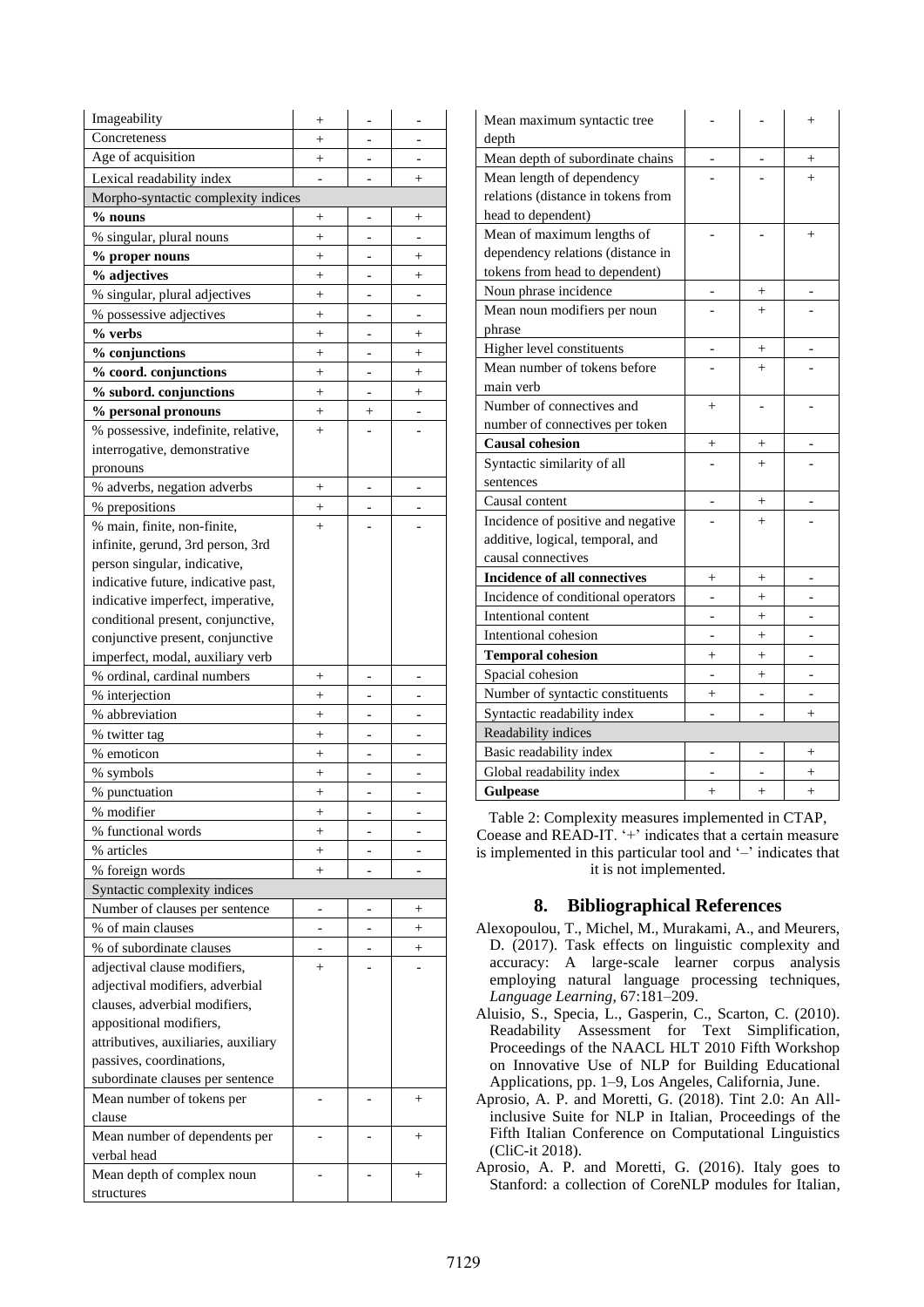*ArXiv e-prints*: http://adsabs.harvard.edu/abs /2016arXiv 160906204P

- Brezina, V. and Pallotti, G. (2019). Morphological complexity in written l2 texts, *Second Language Research*, 35(1):99–119.
- Bulté, B. and Housen, A. (2014). Conceptualizing and measuring short-term changes in L2 writing complexity, *Journal of Second Language Writing*, 26(0):42–65.
- Burani, C., Arduino, L. S., Barca, L. (2001). Una base di dati sui valori di età di acquisizione, frequenza, familiarità, immaginabilità, concretezza, e altre variabili lessicali e sublessicali per 626 nomi dell'italiano, *Giornale Italiano di Psicologia*, January 2001.
- Chen, X. and Meurers, D. (2016). CTAP: A Web-Based Tool Supporting Automatic Complexity Analysis, Proceedings of the Workshop on Computational Linguistics for Linguistic Complexity, Osaka, Japan, 11- 17 December 2016, pp. 113–119.
- Chen, X., and Meurers, D. (2018). Word frequency and readability: Predicting the text‐level readability with a lexical‐level attribute, *Journal of Research in Reading*, *41*(3):486–510.
- Collins-Thompson, K. (2014). Computational assessment of text readability: A survey of current and future research, *ITL-International Journal of Applied Linguistics,* John Benjamins, 165(2):97–135.
- Crepaldi, D., Amenta, S., Mandera, P., Keuleers, E., Brysbaert, M. (2015). SUBTLEX-IT. Subtitle-based Word Frequency Estimates for Italian, Annual Meeting of the Italian Association for Experimental Psychology, Rovereto, 10-12 September 2015.
- Crossley, S., Weston., J., McLain Sullivan, S., and McNamara, D. (2011). The development of writing proficiency as a function of grade level: A linguistic analysis, *Written Communication*, 28(3):282–311.
- Crossley, S. and McNamara, D. (2014). Does writing development equal writing quality? A computational investigation of syntactic complexity in L2 learners, *Journal of Second Language Writing*, 26:66–79.
- De Clercq, B., and Housen, A. (2019). The development of morphological complexity: A cross-linguistic study of L2 French and English, *Second Language Research Special Issue on Linguistic Complexity*, 35(1):71–97.
- De Mauro, T., a cura di (2016). Il Nuovo vocabolario di base della lingua italiana, 23 dicembre 2016, https://dizionario.internazionale.it/nuovovocabolariodiba se
- Dell'Orletta, F. (2009). Ensemble system for Part-of-Speech tagging, Proceedings of Evalita'09, Evaluation of NLP and Speech Tools for Italian, Reggio Emilia*,*  December 2009.
- Dell'Orletta, F., Montemagni, S., Venturi, G. (2011). Assessing Readability of Italian Texts with a View to Text Simplification, Proceedings of the 2nd Workshop on Speech and Language Processing for Assistive Technologies, pp. 73–83.
- Dell'Orletta, F., Montemagni, S., Venturi, G. (2013). Linguistic profiling of texts across textual genres and readability levels. An exploratory study on Italian fictional prose, Proceedings of the International Conference Recent Advances in Natural Language Processing RANLP 2013, pp. 189–197.
- DuBay, W. H. (2004). The Principles of Readability. Impact Information, Costa Mesa, California.
- Feng, L., Jansche, M., Huenerfauth, M., and Elhadad, N. (2010). A comparison of features for automatic readability assessment, Proceedings of the 23rd International Conference on Computational Linguistics (COLING 2010), pp. 276–284, Beijing, China.
- Ferrucci, D. and Lally, A. (2004). UIMA: An Architectural Approach to Understanding Information Processing in the Corporate Research Environment, *Natural Language Engineering*, 10(3-4), September 2004.
- Flesch, R. (1948). A new readability yardstick, *Journal of applied psychology*, 32 (3):221–233.
- Franchina, V. and Vacca, R. (1986). Adaptation of Flesh readability index on a bilingual text written by the same author both in Italian and English languages, *Linguaggi,* 3:47–49.
- François, T. and Miltsakaki, E. (2012). Do NLP and machine learning improve traditional readability formulas? *Applied natural language processing: Identification, investigation and resolution*, IGI Global, pp. 188–205.
- Housen, A., and Kuiken, F. (2009). Complexity, accuracy and fluency in second language acquisition, *Applied Linguistics*, 30(4):461–473.
- Housen, A., De Clercq, B., Kuiken, F., and Vedder, I. (2019). Multiple approaches to complexity in second language research, *Second Language Research Special Issue on Linguistic Complexity*, 35(1):2–31.
- Kincaid, J. P., Fishburne, R. P., Rogers, R. L., Chissom, B. S. (1975). Derivation of new readability formulas (Automated Readability Index, Fog Count and Flesch Reading Ease Formula) for Navy enlisted personnel, *Research Branch Report 8-75*, Millington, TN: Naval Technical Training, U. S. Naval Air Station, Memphis, TN.
- Kyle, K. (2016). Measuring Syntactic Development in L2 Writing: Fine Grained Indices of Syntactic Complexity and Usage-Based Indices of Syntactic Sophistication. Ph.D. thesis, Georgia State University.
- Lucisano, P., Piemontese, M. E. (1988). Gulpease. Una formula per la predizione della difficoltà dei testi in lingua italiana, *Scuola e Città*, 3:57–68.
- McCarthy, P. M., Jarvis, S. (2010). MTLD, vocd-D, and HD-D: A validation study of sophisticated approaches to lexical diversity assessment, *Behavior Research Methods*, 42 (2):381–392.
- McNamara, D. S. and Graesser, A. C. (2012). Coh-Metrix: An automated tool for theoretical and applied natural language processing, *Applied natural language processing: Identification, investigation and resolution,* IGI Global, pp. 188–205.
- Lin, Y., Michel, J.-B., Aiden, E. L., Orwant, J., Brockman, W., Petrov, S. (2012). Syntactic Annotations for the Google Books Ngram Corpus, Proceedings of the 50th Annual Meeting of the Association for Computational Linguistics, Jeju, Republic of Korea, 8-14 July 2012, pp. 169–174.
- Pallotti, G. (2015). A simple view of linguistic complexity, *Second Language Research*, 31(1):117–134.
- Paquot, M. (2019). The phraseological dimension in interlanguage complexity research, *Second Language Research*, 35(1):121–145.
- Pilán, I., Vajjala, S., Volodina, E. (2016). A readable read: Automatic assessment of language learning materials based on linguistic complexity, *International Journal of*